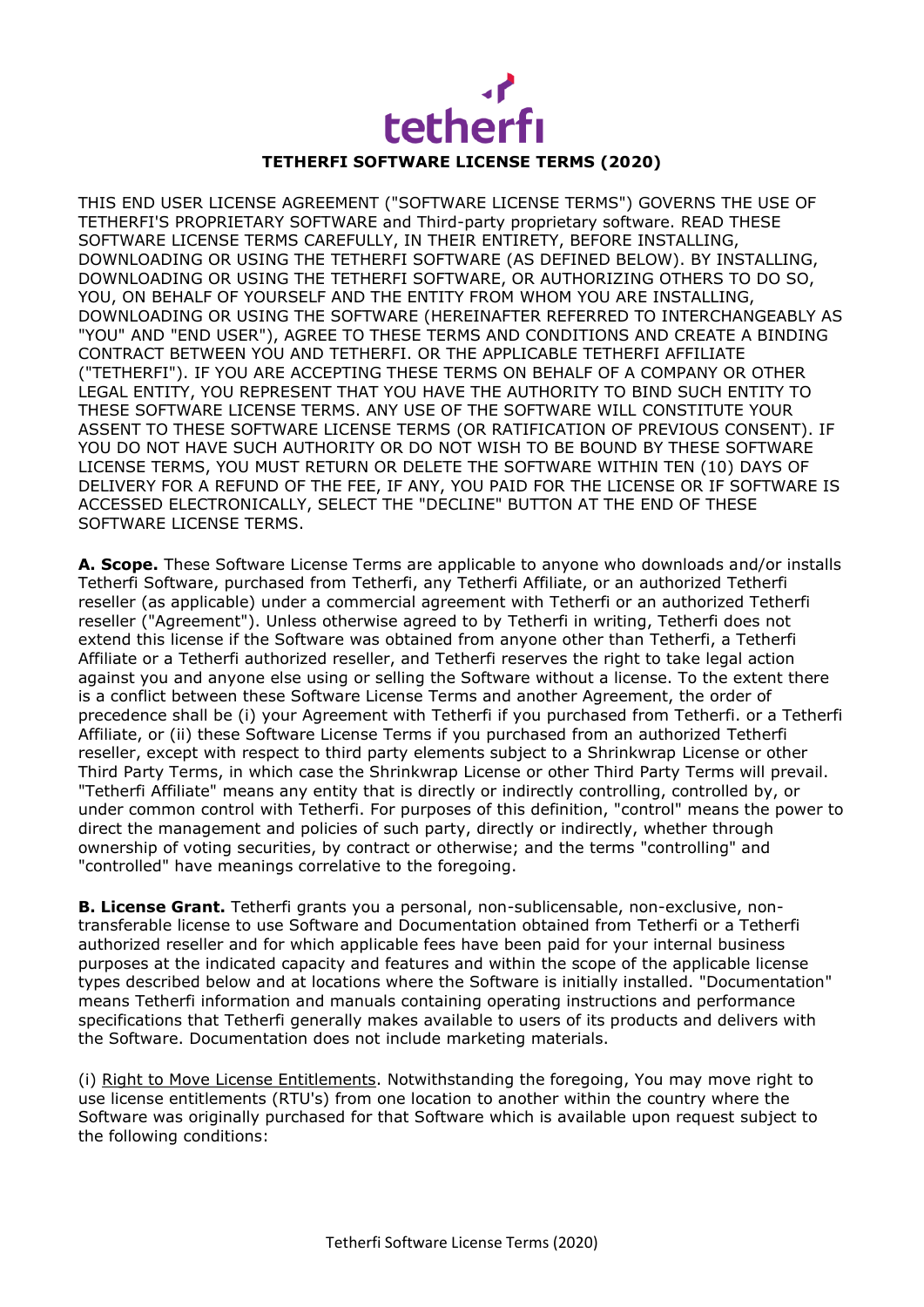a. You shall provide prompt written notice to Tetherfi or an Authorized Provider of any RTU moves including but not limited to, the number and type of licenses moved, the location of the original Server and the location of the new Server, the date of such RTU moves and any other information that Tetherfi may reasonably request;

b. You may only move RTU's to and from Designated Processors or Servers supporting the same Software application;

c. You acknowledge that maintenance services do not cover system errors caused by moves not performed by Tetherfi, and if any such transfer results in a requirement for Tetherfi system engineering or requires the use of on-site Tetherfi personnel, you will be charged the Time & Materials fees for such activity; and

d. If your maintenance coverage differs on licenses on the same product instance at the location of the new Server, Service updates, recasts and/or fees may apply.

(ii) Non-Production License Grant. With respect to Software distributed by Tetherfi to you for non-production purposes, Tetherfi grants to you, subject to the terms and conditions contained herein, a personal, nonexclusive, non-transferable and non-sublicensable right to use the Software in a non-production environment solely for testing, development or other noncommercial purposes on a single computer ("Non-Production License").

**C. All Rights Reserved.** Except for the limited license rights expressly granted in these Software License Terms, Tetherfi reserves all rights in and to the Software and Documentation and any modifications thereto. You will own only the hardware or physical media on which the Software is stored, if any.

**D. General License Restrictions.** To the extent permissible under applicable law, you agree not to: (i) decompile, disassemble, or reverse engineer the Software; (ii) alter, modify or create any derivative works based on the Software or Documentation; (iii) merge the Software with any other Software other than as expressly set forth in the Documentation; (iv) use, copy, sell, sublicense, lease, rent, loan, assign, convey or otherwise transfer the Software or Documentation except as expressly authorized by the Agreement with a Tetherfi; (v) distribute, disclose or allow use of the Software or Documentation, in any format, through any timesharing service, service bureau, network or by any other means; (vi) allow any service provider or other third party, with the exception of Tetherfi's authorized resellers and their designated employees ("Authorized Providers") who are acting solely on behalf of and for the benefit of End User, to use or execute any software commands that cause the Software to perform functions that facilitate the maintenance or repair of any product except that a service provider or other third party may execute those software commands that, as designed by Tetherfi, would operate if a user is logged into a product using a customer level login and Maintenance Software Permissions ("MSPs") were not enabled or activated; (vii) gain access to or the use of any Software or part thereof without authorization from Tetherfi; (viii) enable or activate, or cause, permit or allow others to enable or activate any logins reserved for use by Tetherfi or Authorized Providers; or (ix) permit or encourage any third party to do so. Authorized Providers shall be obligated to comply with the terms and provisions of these Software License Terms. End User shall advise any third party, including any Authorized Provider, who accesses or uses any Software of the terms and provisions of these Software License Terms. End User shall be responsible for such third party's failure to comply and shall indemnify Tetherfi for any damages, loss, expenses or costs, including attorneys' fees and costs of suit, incurred by Tetherfi as a result of non-compliance with this section. Tetherfi may charge End User a reasonable fee for the provision of such information. If Tetherfi refuses to make such information available, then End User may take steps, such as reverse assembly or reverse compilation, to the extent necessary solely in order to achieve interoperability of the Software with an independently created software program. To the extent that the End User is expressly permitted by applicable mandatory law to undertake any of the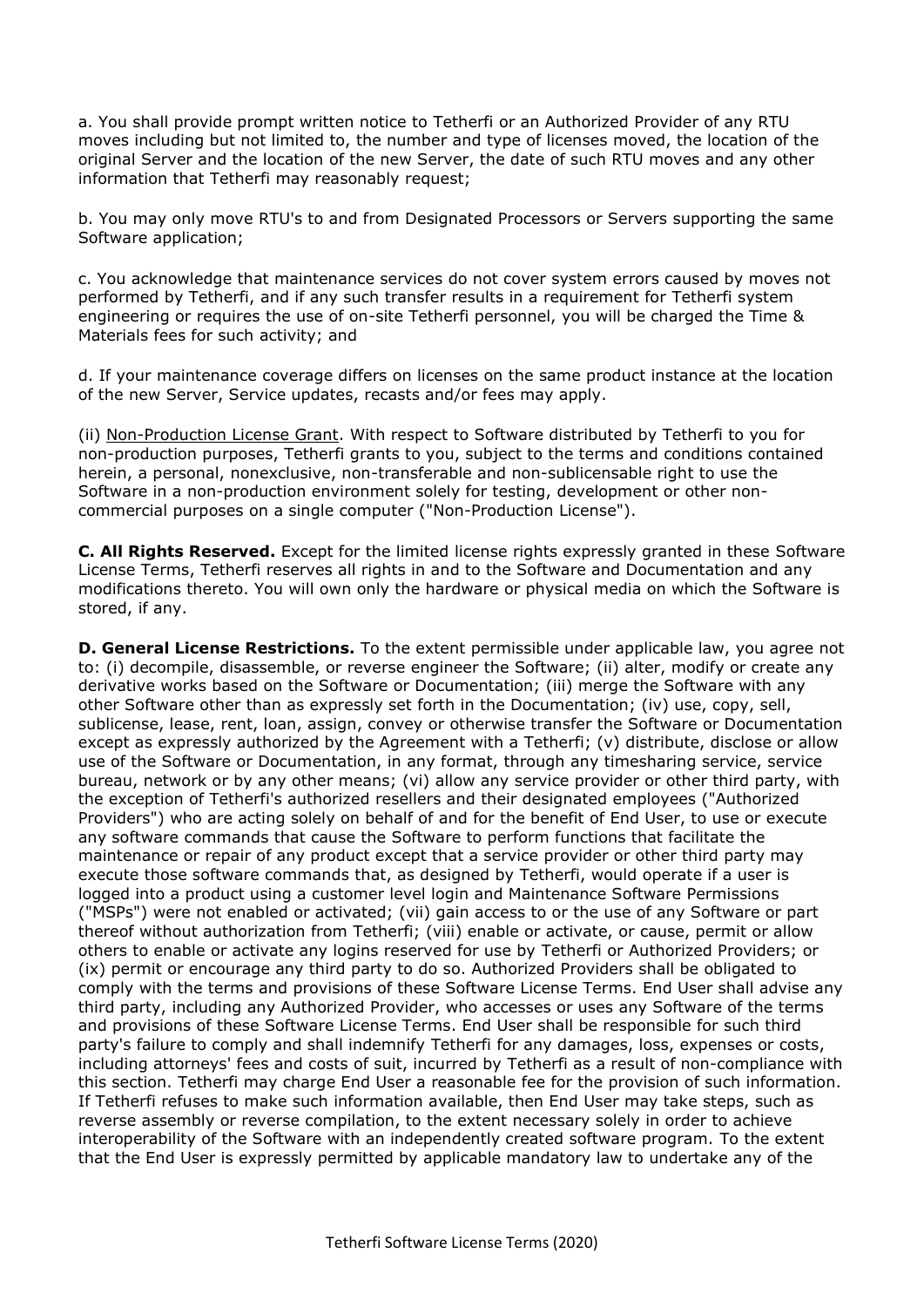activities listed in this section End User will not exercise those rights until End User has given Tetherfi twenty (20) days written notice of its intent to exercise any such rights.

**E. Backup Copies.** End User may create a reasonable number of archival and backup copies of the Software and the Documentation, provided all proprietary rights notices, names and logos of Tetherfi and its suppliers are duplicated on each copy.

**F. Warranty.** Tetherfi provides a limited warranty on its Software. If Tetherfi is notified of significant errors during the forty-five (45) days Warranty Period from Effective Date, it will correct any such demonstrable errors in the Software or its documentation within a reasonable time. Please note that if you are acquiring the Software or Hardware from an authorized Tetherfi reseller outside of the Singapore, the warranty is provided to you by said Tetherfi reseller and not by Tetherfi.

**G. Compliance.** At Tetherfi's request and upon reasonable prior written notice, Tetherfi will have the right to inspect End User's compliance with these Software License Terms.

**H. Term.** This Agreement is effective from Effective Date for the Term, as stated in the License Registration Form. It may also be terminated forthwith if you fail to abide by its terms. Upon termination or expiration for any reason, you shall immediately return the software and agree to destroy all copies of the Software and its documentation including any Software stored on the hard disk of any computer under your control. The provisions concerning confidentiality, indemnity, license restrictions, export control, and all limitations of liability and disclaimers and restrictions of warranty (as well as any other terms which, by their nature, are intended to survive termination) will survive any termination or expiration of the Software License Terms.

**I. Third-party Components.** Certain software programs or portions thereof included in the Software may contain software (including open source software) distributed under third party agreements ("Third Party Components"), which may contain terms that expand or limit rights to use certain portions of the Software ("Third Party Terms").

**J. Limitation of Liability.** EXCEPT FOR PERSONAL INJURY CLAIMS, WILLFUL MISCONDUCT AND END USER'S VIOLATION OF TETHERFI'S OR ITS SUPPLIERS INTELLECTUAL PROPERTY RIGHTS, INCLUDING THROUGH A BREACH OF THE SOFTWARE LICENSE TERMS AND TO THE EXTENT PERMITTED UNDER APPLICABLE LAW, NEITHER TETHERFI OR ITS SUPPLIERS NOR END USER SHALL BE LIABLE FOR (i) ANY INCIDENTAL, SPECIAL, STATUTORY, INDIRECT OR CONSEQUENTIAL DAMAGES, OR (ii) FOR ANY LOSS OF PROFITS, REVENUE, OR DATA, TOLL FRAUD, OR COST OF COVER AND (iii) DIRECT DAMAGES ARISING UNDER THESE SOFTWARE LICENSE TERMS IN EXCESS OF THE PURCHASE PRICE AND FEES PAID FOR THE PRODUCTS OR SERVICES GIVING RISE TO THE CLAIM.

**K. Protection of Confidential Software and Documentation.** End User acknowledges that the Software and Documentation are regarded as confidential by Tetherfi and its suppliers ("Confidential Information") and End User agrees at all times to protect and preserve in strict confidence the Software and Documentation.

**L. Protection of Personal Data.** Your privacy is important to Tetherfi. The use of the Software may require the processing of personal data pertaining to you or to your personnel. Personal data required to use the Software will need to be submitted to Tetherfi. Failing the submission of such data, the use of the Software will not be possible. You or your personnel have a right to access and correct erroneous personal data pertaining to you or your personnel and to object for legitimate reasons to the processing and transfer of these data. You can exercise this right by contacting in writing the Data Privacy Officer of the applicable Tetherfi Affiliate.

**M. High Risk Activities.** The Software is not fault-tolerant and are not designed, manufactured or intended for any use requiring fail-safe performance in which the failure of the Software could